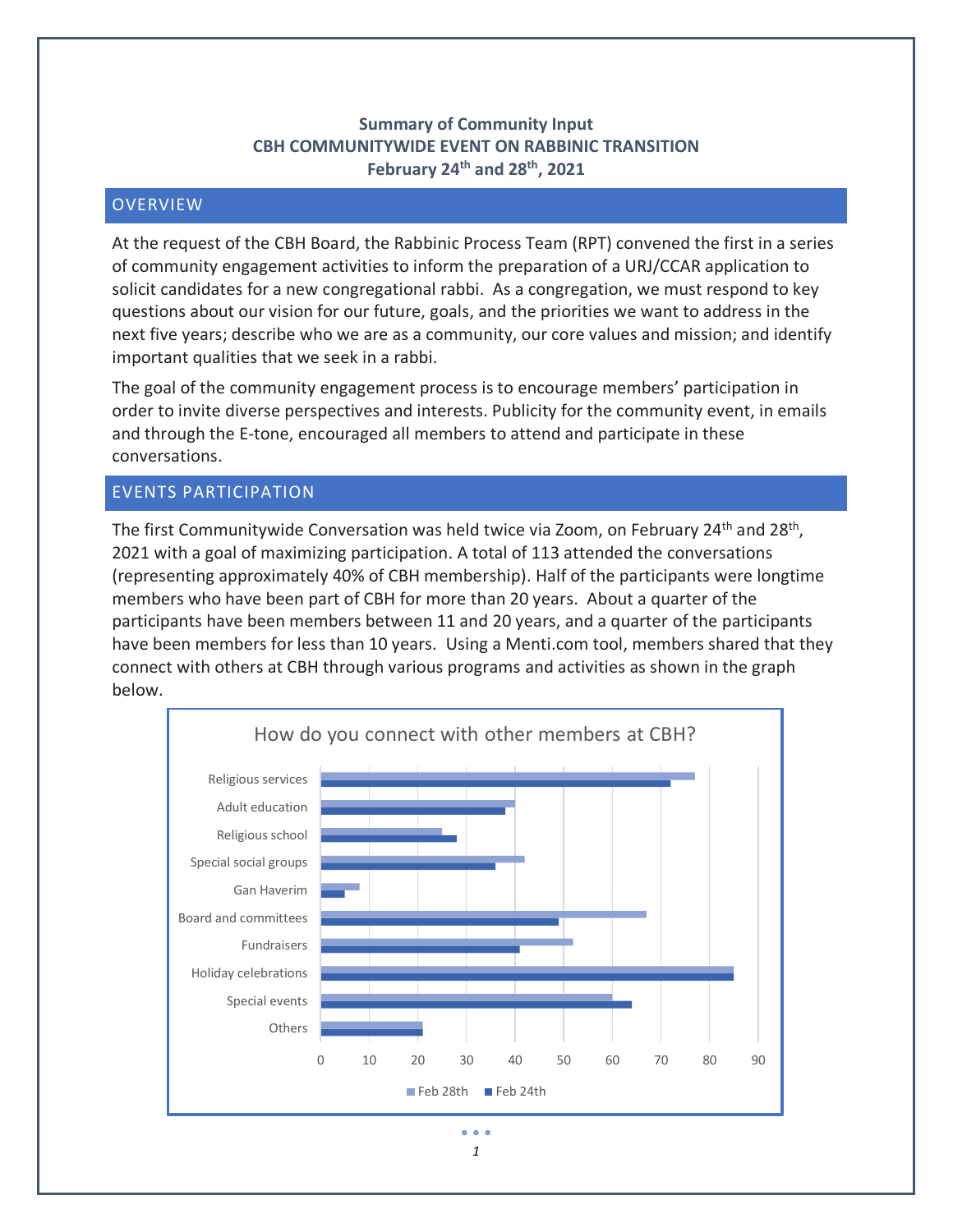The communitywide event began with a short presentation about the key steps of the rabbi transition process and the importance of community engagement to inform the process. Participants were then asked to share a word or a phrase that describes how they feel about the rabbi transition using a word cloud exercise. Below are participants' input for both days.



# SMALL GROUP DISCUSSION

Participants were assigned to virtual small groups with hosts who captured answers to the question:

# *What are your hopes for the future of our congregation as we consider opportunities for continuity, growth, and change?*

Participants shared both positive and challenging experiences they have as CBH members, and offered many ideas and opportunities for us to build upon. Members expressed their thoughts about the kind of rabbi that we hope to bring to CBH. The following seven key themes emerged from these small group discussions:

- We strive to be a welcoming, diverse, and inclusive community.
- We value and seek varied spiritual expressions and celebrations.
- It is important to invest and nurture connections among our members, Jews in the region, other regional organizations, and with Israel.
- We value diverse programing opportunities to meet the different needs of our members.
- We invest in our youth and future.
- Social action and social justice are an important pillar of who we are as a Reform Jewish community.
- We value and rely upon our volunteers and lay leaders.

The complete list of information shared in the small group discussions and captured by the hosts is grouped by these emerging themes in the attached two appendices. Follow up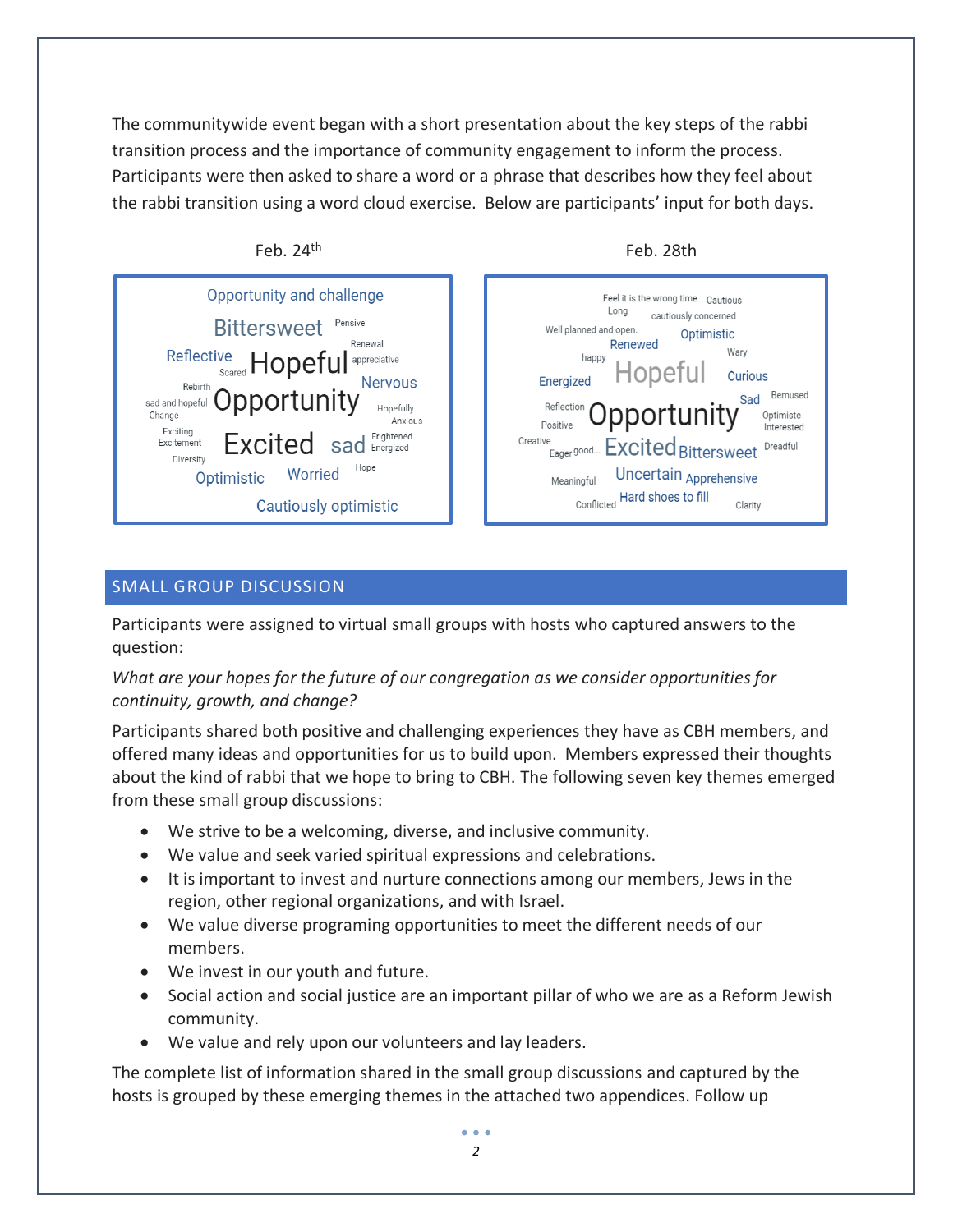comments submitted to the rabbi transition website are also summarized. It is important to note that comments provided are often applicable to more than one theme and represent aspirations for the future while acknowledging our strengths and challenges. The RPT is grateful to the volunteers who hosted and captured the small group discussion, and to our members who participated.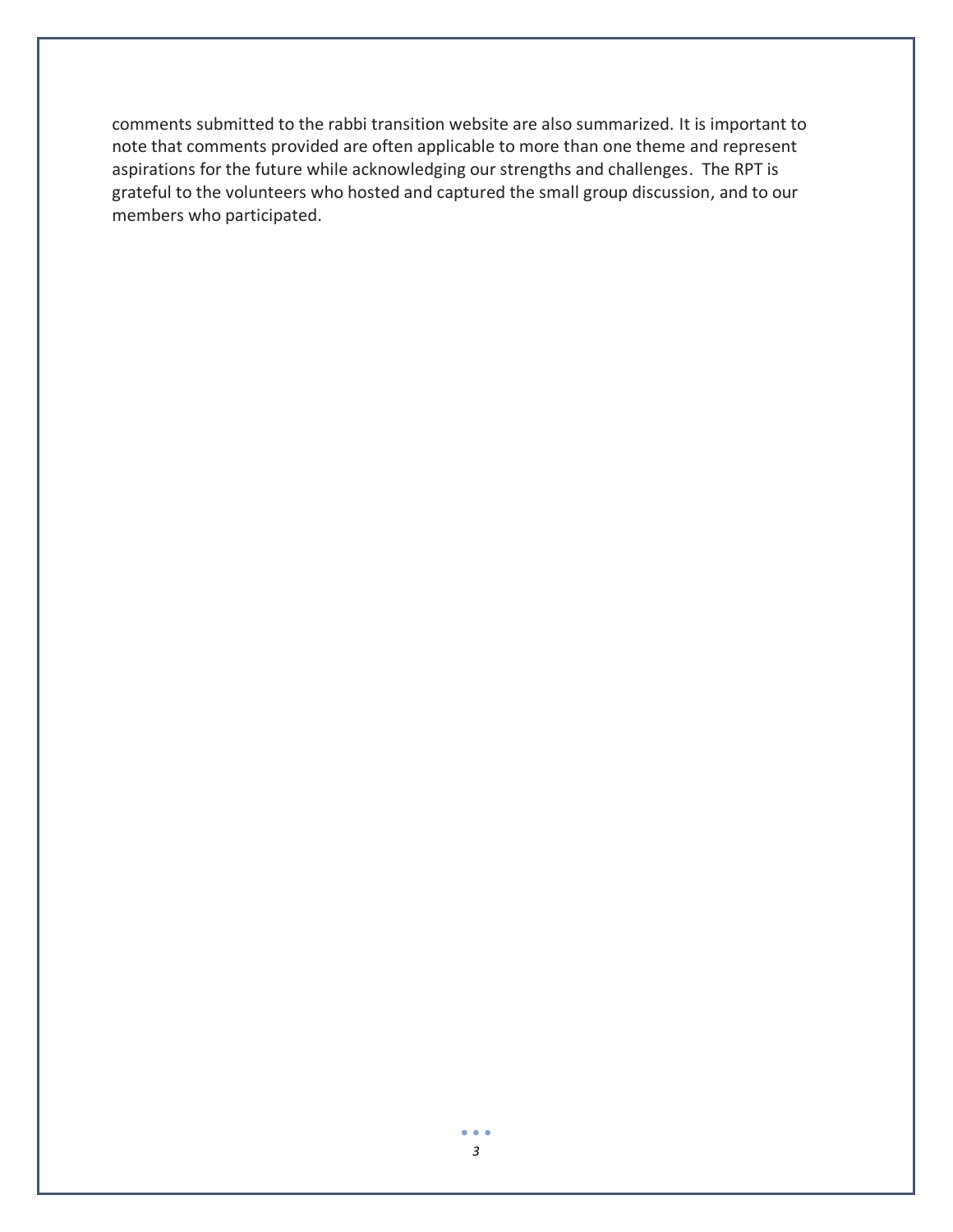# APPENDIX A: THEMES AND COMMENTS - COMMUNITYWIDE EVENT WEDNESDAY, FEBRUARY 24, 2021

## **WHO WE ARE AS A CONGREGATION?**

#### EXPLORING WHAT WE STAND FOR

- Synagogue should be an apolitical environment so that all are comfortable and welcome.
- What do we want to teach our kids? We need to answer this to determine our services, siddur choice, programming.
- Excitement and trepidation about the process we're a diverse community how do we take challenges and turn them into opportunities?

#### OUR FUTURE

- Future is in the people that have not been here that long as well as the people that don't belong
- Would rather have a very active and involved congregation of 100 than one that is floating along at 250 or 300
- This time is an opportunity for us to talk about creating a future that truly engages more people - skill needed in rabbi
- Strengths and weaknesses of community can be the same sometimes sometimes we are trying to be all things to all people.
- Do we want to be all things for everybody or do we have a perspective on who we are and what we're about?

#### BEING A WELCOMING COMMUNITY

- Demonstrate that we are a caring community
- **Keep a broad tent, egalitarian/inclusive nature.**
	- o Inclusiveness
	- $\circ$  Remain open to everyone and become even more inclusive. Maintain being a welcoming, haimish place. "Big tent" is treasured.
	- o We are a "big tent" in Yolo County and should recognize and keep that.
	- o Wide tent. Make sure we are welcoming to Jews of color, LGBTQ (1)
	- o Welcoming, safe. and inclusive for LGBTQ+
	- o More welcoming to Jews of color and LBGTQ.
	- o More accepting of LGBTQ. Is there a group? Some bullying noted. Differential based on gender - limiting?
	- o Problems noted by Jews of color.
	- $\circ$  Congregation embraces and acts DEI at the table (Diversity, Equity, inclusion)
	- $\circ$  Embracing diversity: intermarriage Gay/lesbian couples, Jews of Color, disabilities
	- o Acceptance of all individuals at CBH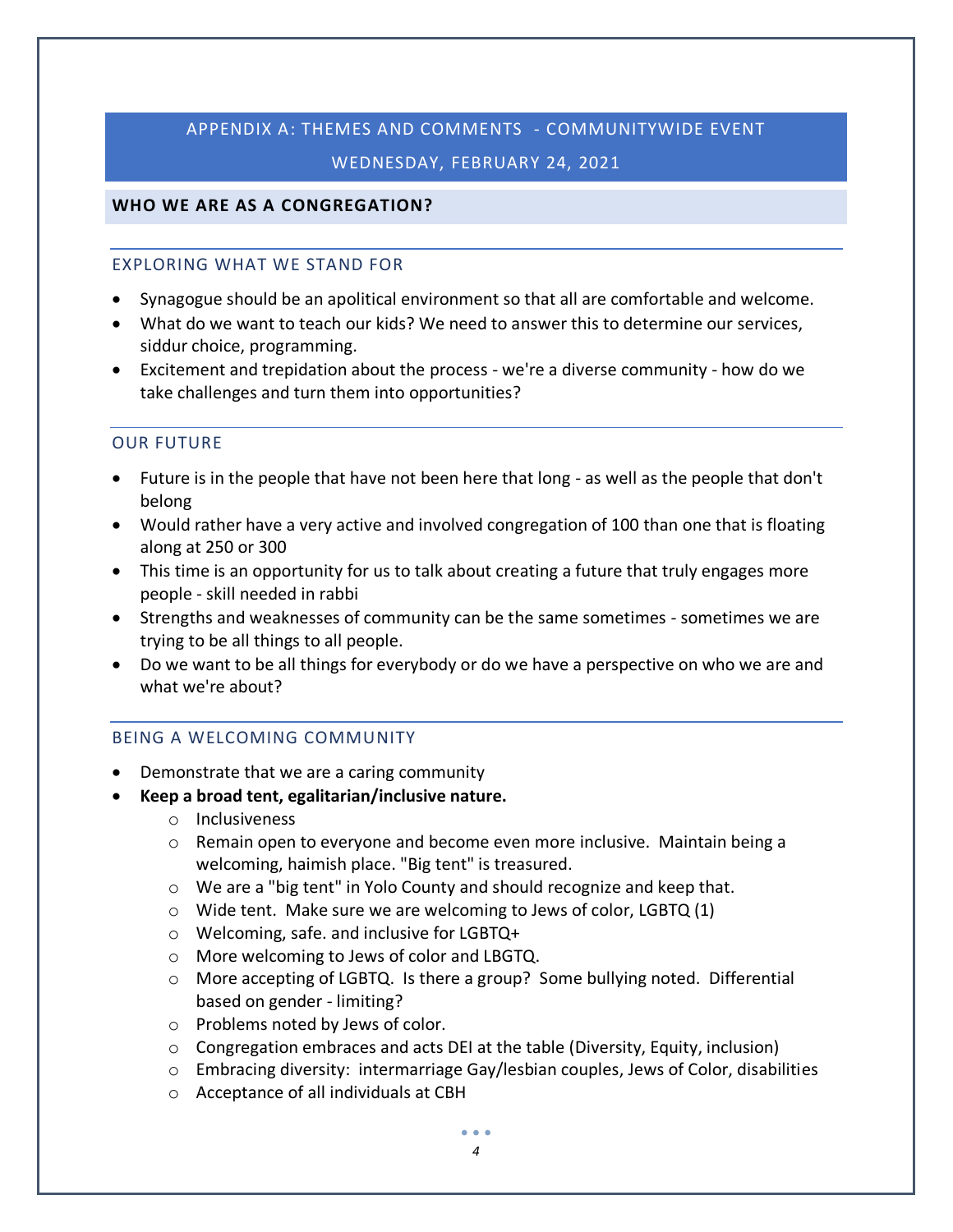- $\circ$  Welcome interfaith families and make sure they feel supported and engaged
- o Embrace participation by non -Jewish participants (spouses)
- **Bridging the differences between groups and opinions** 
	- $\circ$  Someone who is ready to take on the vast differences in political and religious beliefs, to help bridge our congregation.
	- o Someone who doesn't call other Jews anti-Semitic for political beliefs about the Israeli Government.
	- $\circ$  I also would like to feel safe if I don't share in what feels like the mainstream political stance.

# • **Thoughts about how we bridge our variety and diversity**

- $\circ$  Viability of congregation. Because we come in so many flavors, we continue to find ways of staying together as a community
- o Gearing of events away from "Jewishness" is an issue. Being inclusive but still remain Jewish is important.
- $\circ$  Less reliance on community fundraising as a priority versus bringing a family atmosphere and connection to the community
- $\circ$  Gan Haverim is an open door for the rest of the community, fosters new members and welcomes Israelis into the synagogue.

# • **Approachable and Haimish**

- o Continue : (Dan) Strengths are welcomeness, support and openness. Those strengths to continue.
- $\circ$  Continue very haimish. Feel always included, no matter how often or rarely show up. Warmth and belonging. Rabbi Greg brings this mode.
- o CBH come as you are. All welcome. Not too many rules. Very fluid and comfortable. "Just come."
- o Main points once connected, very connected. Haimish. Stay connected.
- $\circ$  Uninviting. "Hey, everyone show up and help." And then, volunteers not needed. Make sure that new people are really welcomed.
- o For the majority of the congregation, this isn't that warm a community.

# • **Engagement and welcoming opportunities**

- o CBH is an approachable congregation, and you can get involved and make a difference.
- $\circ$  We have and should keep the approach that "Whatever matters to you, CBH is a place to connect." This is a positive opportunity in the congregation, and should be encouraged.
- $\circ$  Grow: We don't always capture/take good advantage of some of the wonderful talents of congregants and new members. Find out more about new members' talents/interests as they join, and tap them.
- $\circ$  We need to make more effort to welcome people better into our community. This would make us more vibrant.
- o Communication of members to each other and leadership
- $\circ$  Need better communication and access point to know what is going on.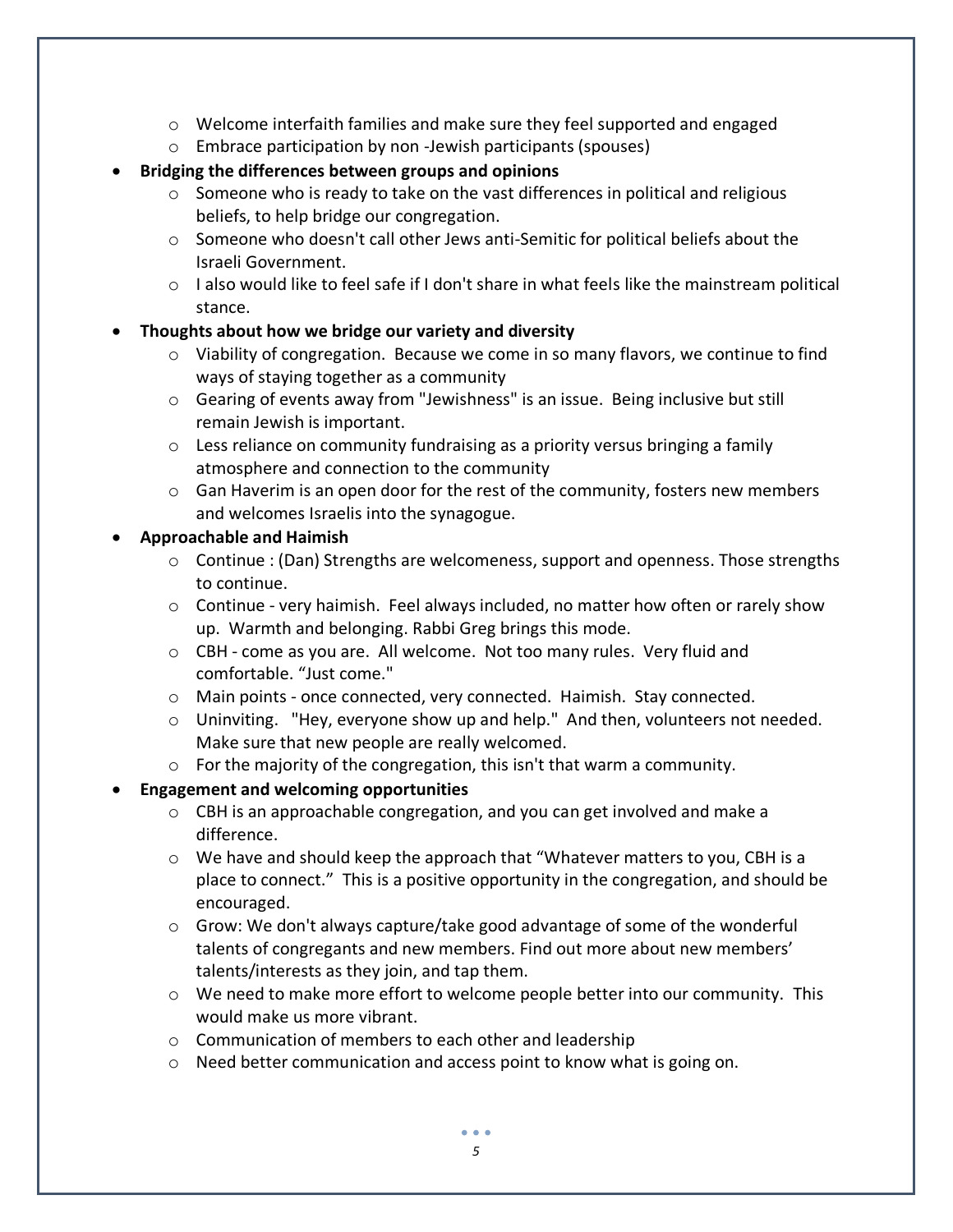#### **CONTINUITY**

- The community has changed but our programs/practices have remained as they always have been
- There isn't an evolution everything is the same as it has been before

## THE ROLE OF MUSIC

- Keep music as a part of our congregation and incorporate into services, cultural events, etc.
- Shabbat Singers working with Bob as co-musician. Get mix equipment so we can broadcast via Zoom all over the world. Sharing on Zoom.
- Grow music in programs.
- Continued emphasis on music.

#### **SPIRITUAL DIVERSITY**

#### A VARIETY OF OBSERVANCE STYLES AND PATHS TO SPIRITUALITY IS DESIRED

- o We have multiple styles of spirituality represented in the congregation.
- o Weekly participation in services needs growth by community. Different reasons why people do not participate.
- o Continue having Saturday minyan.
- o Conservative/traditional religious opportunities in addition to reform.
- o Religious services could be more condensed.
- $\circ$  Modernization of services: Currently archaic -- want more connection to what is happening in the world. Important that services engender a feeling of hope.
- $\circ$  Looking for inspiration and ways to be drawn into the synagogue. More engaging services that inspire us spiritually. (2)
- o Services more engaging and inspiring religious experience.
- $\circ$  Have more spiritual programing. Kol Hanefesh and more of that. Meditation. (3)
- $\circ$  Given a lot of leeway on spirituality by different rabbis for services, meditation, music, etc.

#### IDEAS ABOUT HOW TO EXPAND SPIRITUAL PRACTICE AND DIVERSITY

- $\circ$  We bring in other guest rabbis. We see different spiritual diversity. Input from other professionals.
- o Add community-based monthly religious events outside of traditional Fri/Sat services.
- $\circ$  High holidays member has been very involved, helped to start 2nd service years ago. Music is so important. Kids leading the service.
- $\circ$  Consider what siddur we use, that conveys what we want to teach our kids. Have a mix of services to address different needs.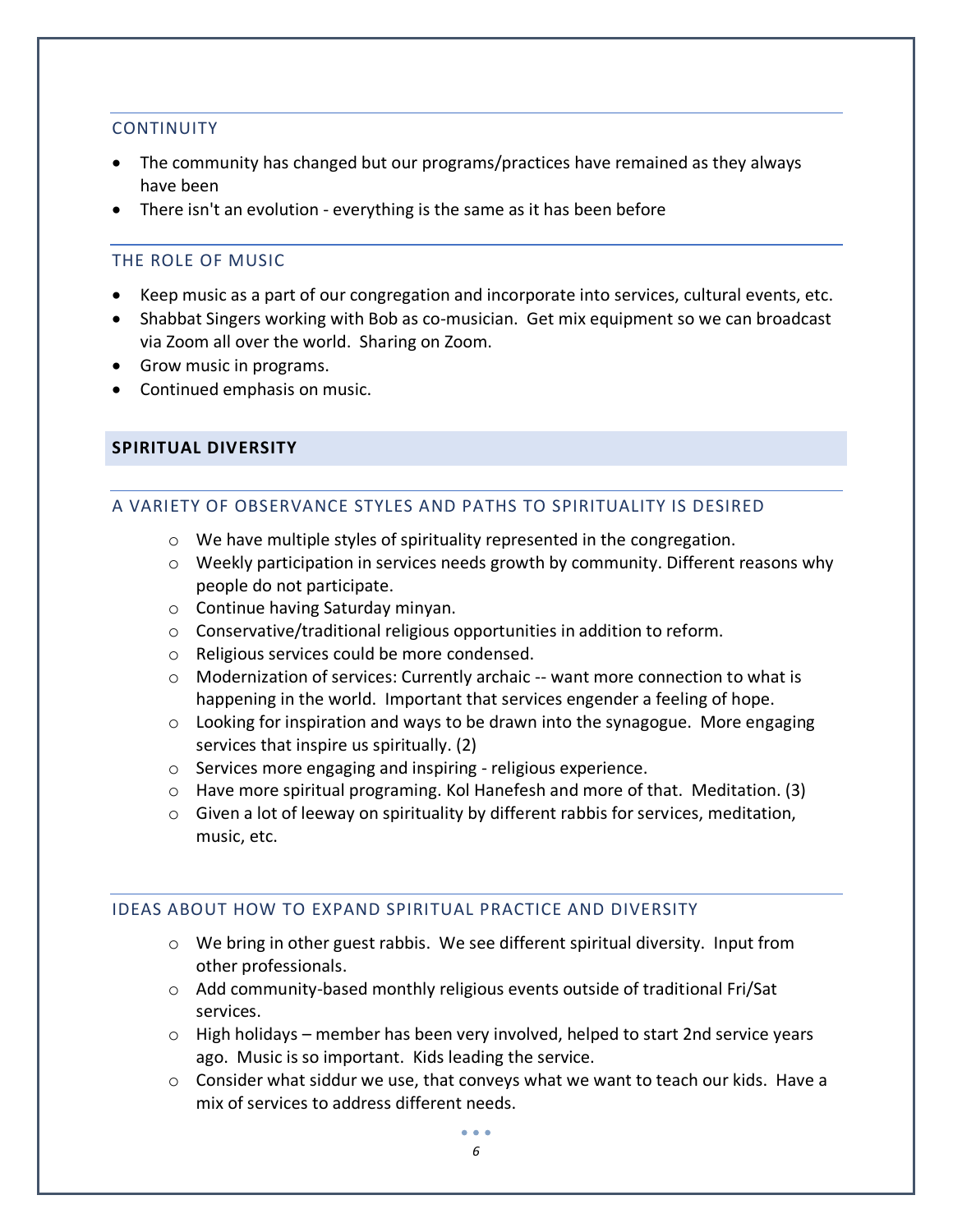- o Re-imagine services with youthful appeal.
- $\circ$  Think about schedules to accommodate the variety of needs of different members. e.g. Sunday morning service is warm and inviting, and families attend. This competes with attending Fri. night services. Should have Fri. night service option more like Sunday a.m. service.
- $\circ$  Open the rabbinic search to a variety of learning institutions, not just Reform.
- $\circ$  We should have a female rabbi -- that was very exciting to one group.

#### **INVESTING IN CONNECTIONS**

## OUTREACH AND CONNECTION WITH JEWS IN THE REGION

- We need to figure out how to bring more people into the temple.
- Reaching out to Jews not connected to CBH.
- Engage non-partners from Yolo County.
- The future of CBH is the new people and those yet to join.
- Can we partner with other synagogues to better understand how/why they shrink or grow?
- Question are less Jews participating at the synagogue than before?
- Can CBH be the hub?
- Are there ways we can impact our community beyond our campus? (I think this was about engaging people to participate more broadly, both for our members and potential members)
- Stay connected to the Jewish Federation and other local congregations. Encourage outreach.

#### CONNECTIONS TO OTHER COMMUNITIES IN THE REGION

- Focus on community both the CBH community and the larger community.
- Keeping CBH well respected in the larger community.
- Davis as a community has many strengths.

# OUR RELATIONSHIP AND CONNECTION TO ISRAEL

- How shall we address Israel as a congregation? This will be important for how we sustain ourselves as a congregation.
- More support for Israel.
- Israel sensitivity towards and stay out of politics.
- Bridge Israel-focused groups.
- A safe conversation about the Israel and Palestinian people.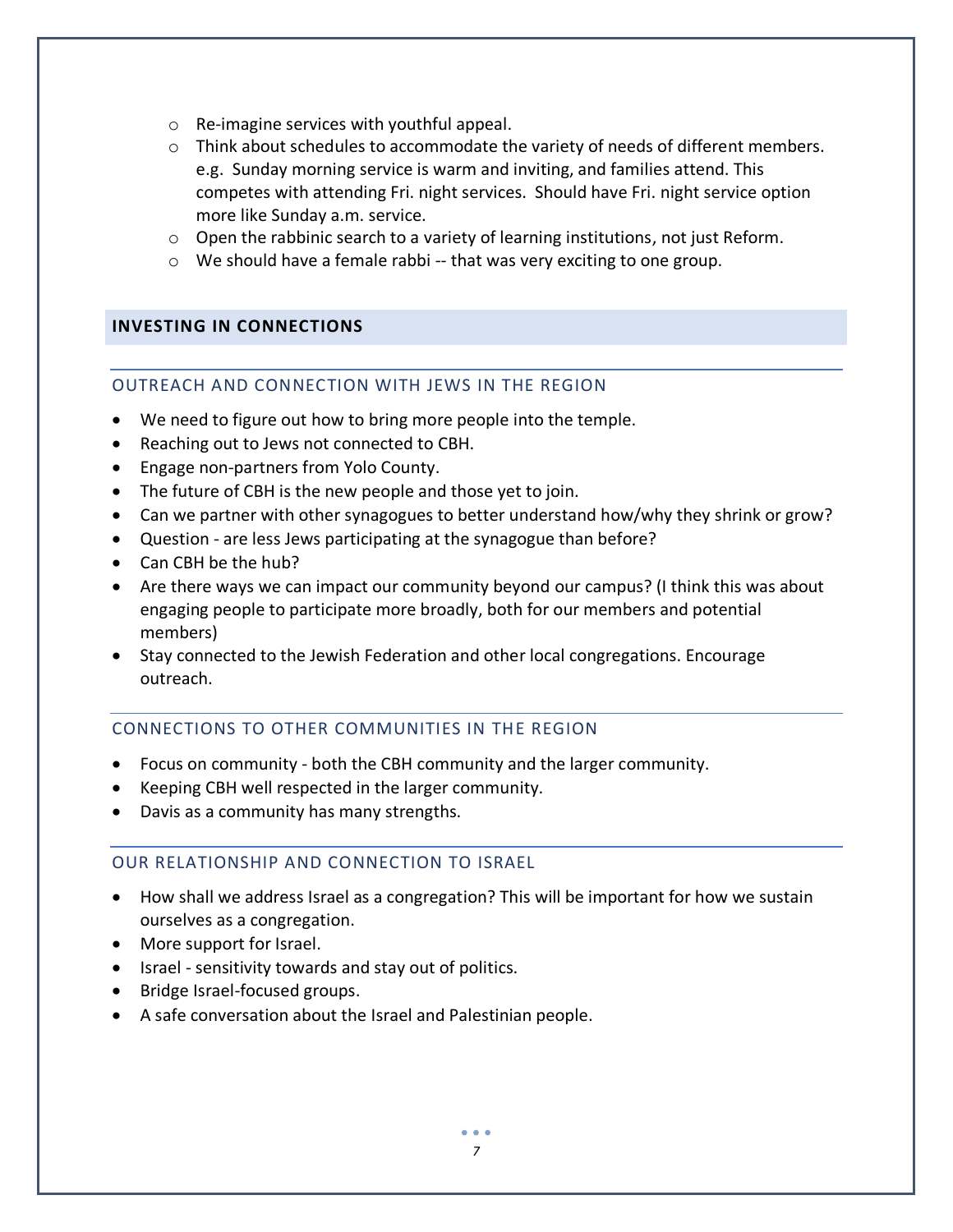# PROMOTING MULTIGENERATIONAL CONNECTIONS

- The congregation is multi-generational, and I want to find ways to get to know all ages. Havurot from different generations or same age
- Like CBH in that it is multi-generational. People of all ages. Really good that teens stay involved.
- Someone who will add multi-generational programming, e.g., wine and cheese before services.
- Much of our leadership, like Rabbi Greg, is nearing retirement age so we need a culture that fosters continuing that strength. L'Dor V'Dor.

# CONNECTING BEYOND RELIGIOUS SCHOOL

- If you don't have the religious school kids there is no inspiration.
- Small and intimate is appealing but it's also hard because I expected to feel taken care of and I haven't.
- Nice that CBH is small and intimate, but the opportunities for connections haven't happened.
- Temple could do more to facilitate new havurot because they help to connect people. Member expressed they had a challenge when they made their own havurah. Some families were CBH members and others weren't. If CBH helped create havurot of our members, that would help.
- Socializing, social functions that bring people in, other ways to entice engagement.
- Activities for empty nesters.
- Active men's group.
- Women's group.
- Activities for people without kids.
- More attention should be paid to senior issues. We have many programs for kids, add programs to help grandparents and seniors feel comfortable. More activities for older people or who don't have kids to motivate them to join.

# **OUR YOUTH, OUR FUTURE**

- **Youth engagement as a priority**
	- o Connection with youth and student population.
	- o Focus on our kids, child centered.
	- $\circ$  Encourage continuing programs for young families and children. Keep fostering those programs.
	- $\circ$  We should have more "kid events" apart from religious school to bring the community together, and more child/student-centered events to connect us to the larger community, such as Tikkun Olam.
- **Programming and connection to synagogue post religious education program.**
	- o Bar mitzvah classes feel very connected.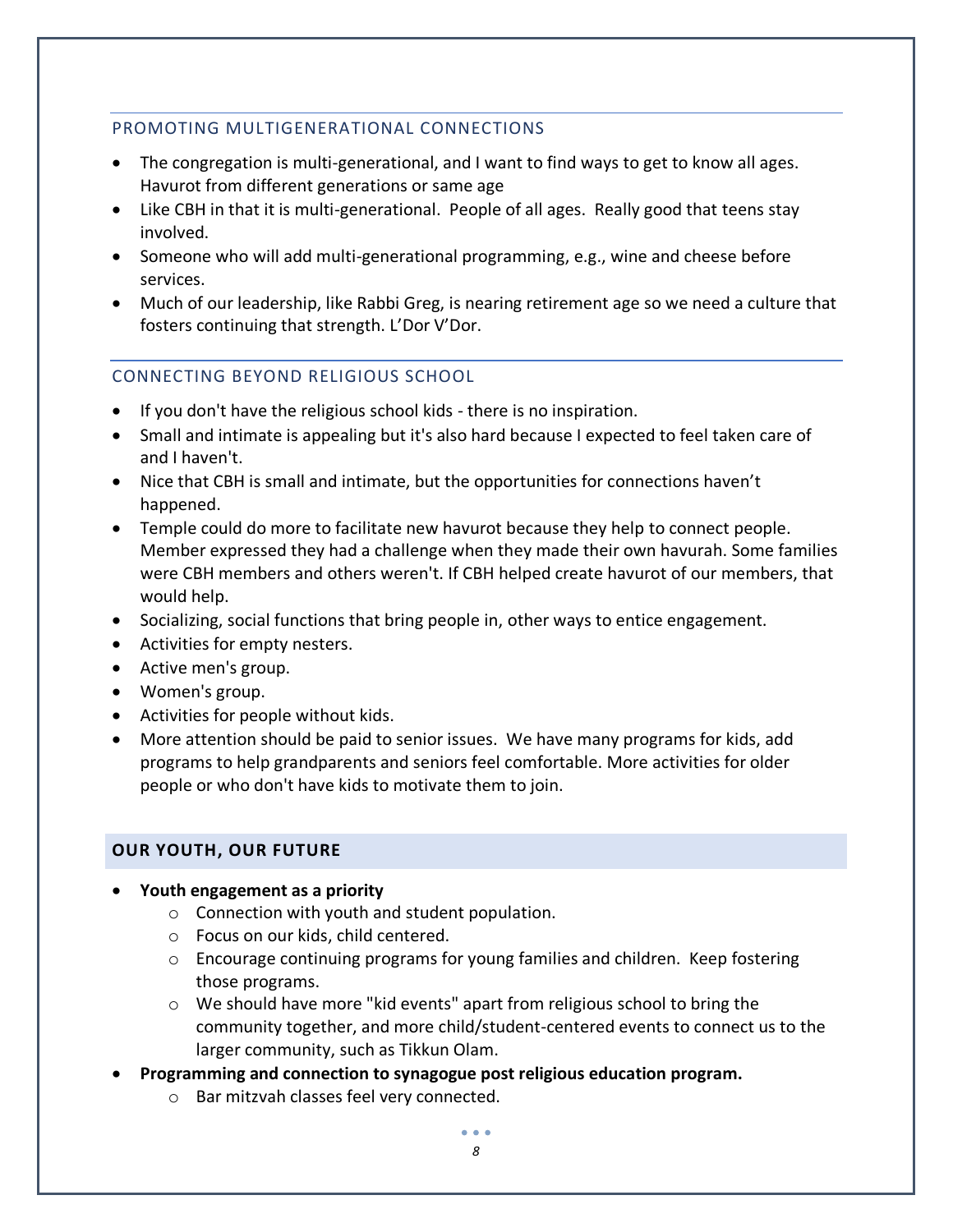- o Shift in culture to have teens continue. (2)
- $\circ$  Improve: Where do you go after Bar/Bat Mitzvah? How to reconnect/engage with CBH at that age? More opportunities in that area.
- o Rabbi engage in teen time of outside of formal education.

# **PROGRAMS**

#### BUILDING A SENSE OF COMMUNITY AND CONNECTIONS WITH COMMUNITY EVENTS

- Big events/small events; wine and cheese before services, oneg afterwards.
- Give options to people.
- Like the concept of havurah.
- Keep the spring fundraiser and Gala together. Brings in the larger community.
- More experiences and community events off campus (Woodland, Vacaville...)
- Ongoing community activities that have repetition. Overall opportunities for connection.
- Bring back community events that were successful historically to ensure welcoming new members.
- Sisterhood, progressive dinner, food fair type of programs to re-engage tenured members and introduce new members.
- Lots of things going on in pockets. No coordination. Need "someone in charge". On the other hand, all over the place is charming.

#### GAN HAVERIM

Add more Jewishness to Gan Haverim to welcome Israelis.

#### ADULT EDUCATION

- Adult education could maybe push people to learn more than where they may be at this point (examples of social justice and Israel issues). "Push" means challenge people.
- Social intellectual interests.
- More adult Jewish education.
- More opportunities for broader adult education, specifically Jewish knowledge. Member stated some of the Torah/Talmud/philosophy-type courses she had proposed to teach were rejected as "too intellectual".

#### **SOCIAL JUSTICE/SOCIAL ACTION**

- Re: growth social action happens in pockets. Not congregational wide. Would like to see wider participation in social action. (3)
- Call a news conference to spread information on social action in CBH. Sacramento wide. Bigger presence.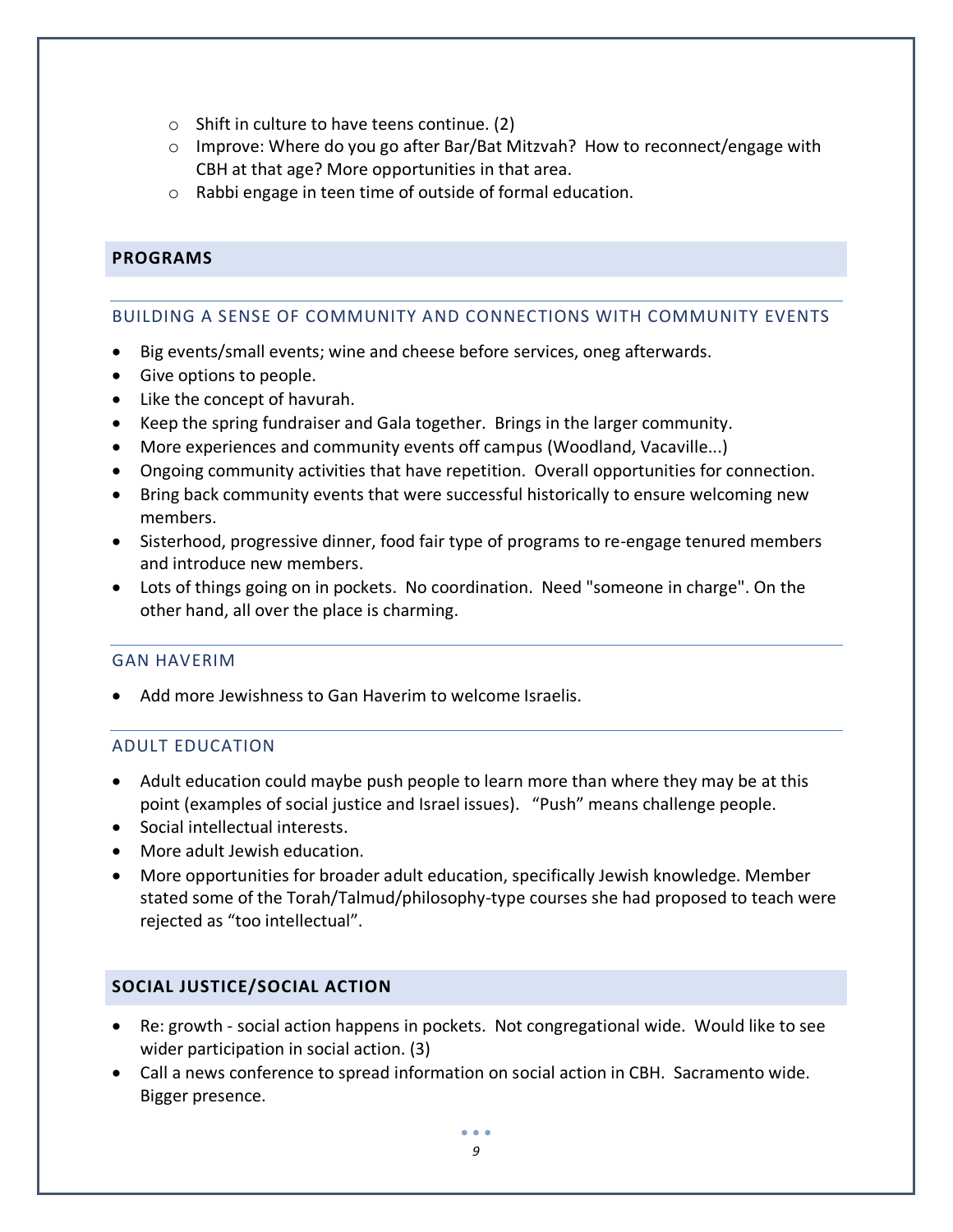- Do more social action and have it more visible in the community as a means of outreach.
- Connection of social action and unaffiliated Jews. Social action committee does a lot. These activities are not known to the larger Davis community.
- More social justice. More visibility.
- Social justice piece is very important and I would like to see that as something that is really important to community.
- Jewish community with opportunities for involvement in social justice activities (2)
- More social action.
- Social justice action.
- More opportunities for Tikkun Olam/social justice work. More hands-on.
- Additional comments wanting more involvement in social action. Means a lot that Rabbi Greg has participated in local protest marches, etc.
- Use spirituality to inspire social activism.
- Environmental concerns should be part of the framework in how we approach things as a congregation.
- Continue: Mitzvah Meals, promotion of generosity. This is COMMUNITY in action.

# **OUR RESOURCES**

# PROMOTING AND LEVERAGING VOLUNTEERISM

- I appreciate "many hands make light work" in that we have so many talented musicians and lay leaders who can lead services.
- Find the balance between paid staff and volunteers to maximize member involvement.
- Opportunities with board and professional staff there are opportunities on lay side.
- Talent from members, harness it more effectively so that more members will come to the campus to engage.
- Passover Seder heads it up: have team work well with volunteers for the future.
- Opportunity to volunteer and impact change for our community.
- Don't depend just on the rabbi to do certain things. Have more varied education programs and be able to use lay leaders to lead them.

# LEVERAGING AND SUPPORTING STAFF AND OTHER RESOURCES

- Continuity: CBH needs to survive, be financially viable, maintaining good array of staff and facility. We need a growing number of members.
- Relationships with all executive staff is important ED, Rabbi, etc.
- Rabbi assistant needed (not volunteer).
- Large sums of money needed for grounds, programming, staff, clergy team.
- Add Programming Coordinator to ensure community engagement for the programs.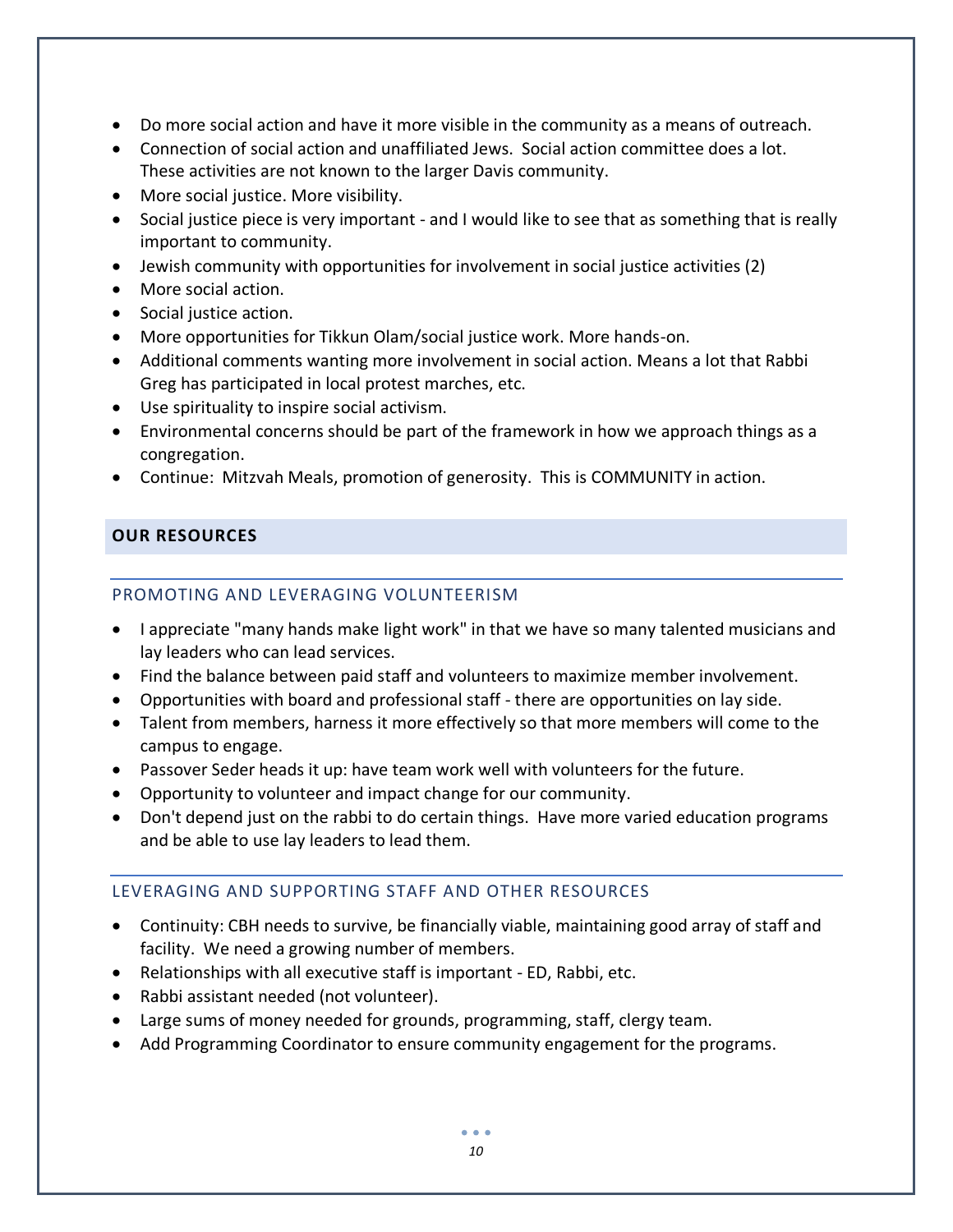### OUR CAMPUS

- Always keep the redwoods.
- 2nd screen on the left so we have a screen on the right and one on the back.
- Larger social hall for more people.
- Better use of our campus.
- Utilizing all of the grounds for congregating- indoors and outside.
- Larger space for Torah study.

## **ACCESSIBILITY**

- **Would like to continue to share via Zoom, broadcast, the silver lining of Zoom.**
	- o Streaming membership. Share services and events.
	- $\circ$  Zoom idea is excellent for all ages, really find a way to make this happen in a sophisticated way. Look for someone who fits in.
	- o Zoom offers an opportunity to create services.
	- $\circ$  More online programs larger platform in future COVID has helped expand where people have "come from" and that is wonderful. Procure better broadcasting equipment.
	- $\circ$  Continue to utilize technology to connect with partners who have difficulties attending in person.
- **Sliding scale partnership fee** structure to encourage lower income members.

# **WHAT WE ARE LOOKING FOR IN A NEW RABBI**

- Talented leader knows how to be appealing to many different groups of people.
- Seems we have a secular and a religious community. Are there ways to bridge this? New rabbi should recognize that both interest groups exist and foster these diverse interests.
- Must be recognition that rabbi needs to appeal to different groups.
- Rabbi should be willing to work with other religious groups in the community (as Greg has.)
- Rabbi who is a true leader not be as amenable to other people stepping in and taking the leadership role.
- Congregation needs to understand that the rabbi is the leader other people can give recommendations but then the rabbi has the final say.
- Leadership brings people together. New Rabbi should be the Temple leader and have authority to make decisions.
- The Rabbi is not at the core of CBH's leadership and we have an opportunity.
- Works well with volunteers.
- Rabbi who can connect with teens, relate to diversity.
- More female leadership/ female rabbi/ FEMALE RABBI!!!. (3)
- Rabbi who can be their true self.
- A rabbi with a sense of humor.
- Leadership/Rabbi continues to participate as community leadership/participant.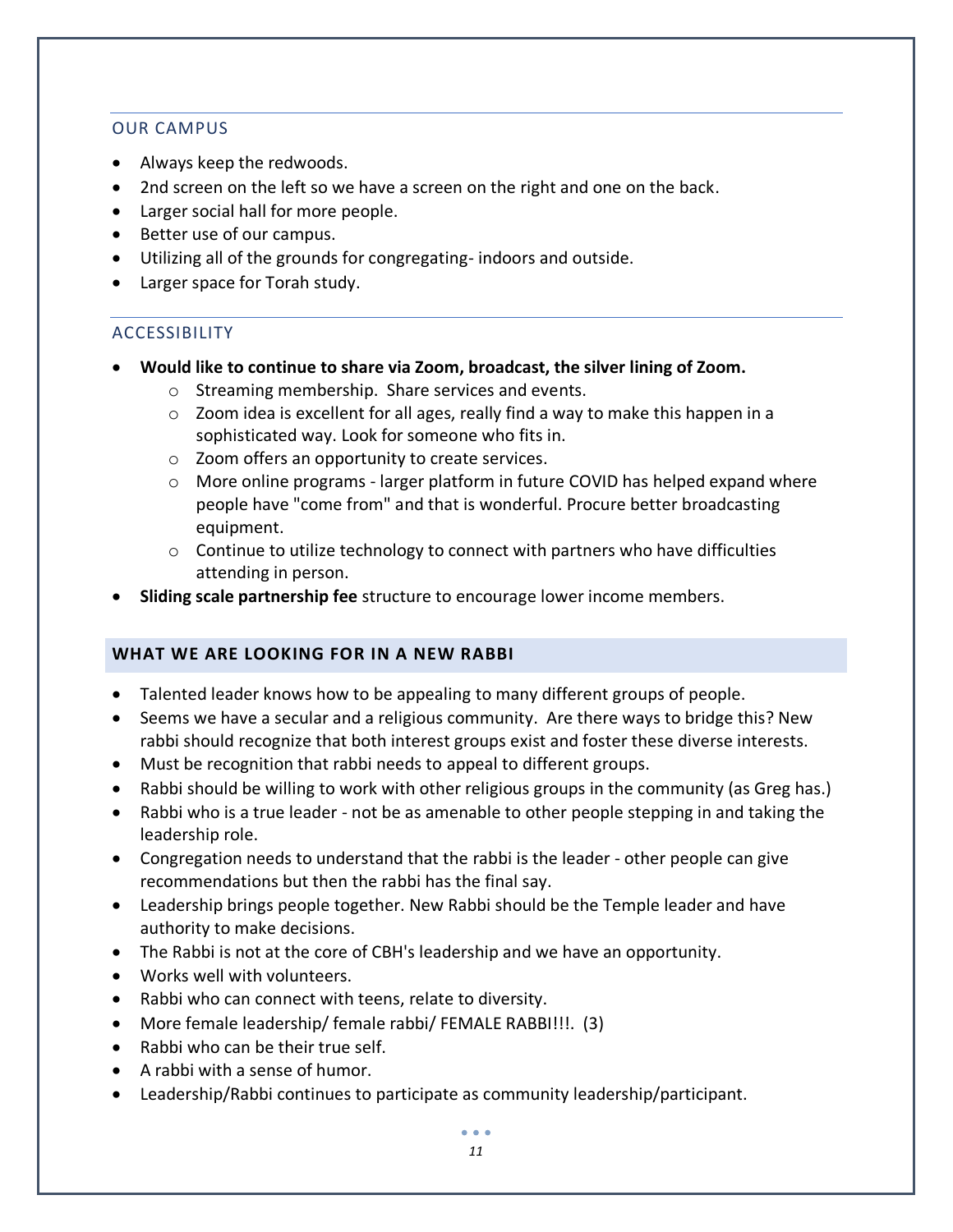- Davis community is a win.
- Someone who is ready to be active. Leading with Action in our community as a community leader.
- Someone who stands strong against racism and ill treatment of any other people for who they are. Pro-human rights internationally.
- Someone who has a background with activism. Someone who is on board and ready to push social and racial justice action.
- Temple is currently set up in a way that the rabbi is not at the core of how the temple operates.
- New rabbi needs to be able to handle antisemitism in the town, and diplomatic to deal with community differences.
- Having a musical Rabbi (currently) is wonderful + comes with a musical wife.
- Keeping all the moving parts together. Leadership is well described and all keep respect for each of the moving parts

# **COMMUNITY PROCESS**

- How many different perspectives are we going to have in going through this process how will we listen to everyone? Could be a hard process.
- How do you define what is inspiring to a diverse population?
- Need to be patient. Difficult year. (2)
- Davis is part of a self-contained community. Just being in Davis is being in a community.
- Should new rabbi help define our future? Or, do we want current partners to define the future?
- Want a feeling of excitement at CBH in contrast to the current feeling of tiredness.
- Interim Rabbi helps with the continuity, but may not be a good choice overall ---- Interim Rabbi (2)
- Allows congregation to celebrate current rabbi and welcome the new rabbi.
- Positivity and excitement leadership is maybe stale and uninspiring mailed in don't feel inspired by events, etc.

# **POST MEETING QUESTIONS/COMMENTS**

- My understanding is that there are many overlaps between "Reform Judaism" and "Reconstructionist Judaism;" Reconstruction includes many of the social action and spiritual activities we've discussed. The ordination process is different and there are separate rabbinic colleges. Question: Can CBH consider/hire a Reconstructionist Rabbi (within the URJ hiring protocol)? Just curious.
- Last night when I spoke with the Board members and said we should make sure we're welcoming to LGBTQ+ Jews, I was asked why I thought it wasn't welcoming. So, in my answer, I forgot to praise the all gender bathroom in the social hall. That's excellent. I would also like to praise Kristi Link-Crosier, who didn't miss a beat when my child changed her name and gender.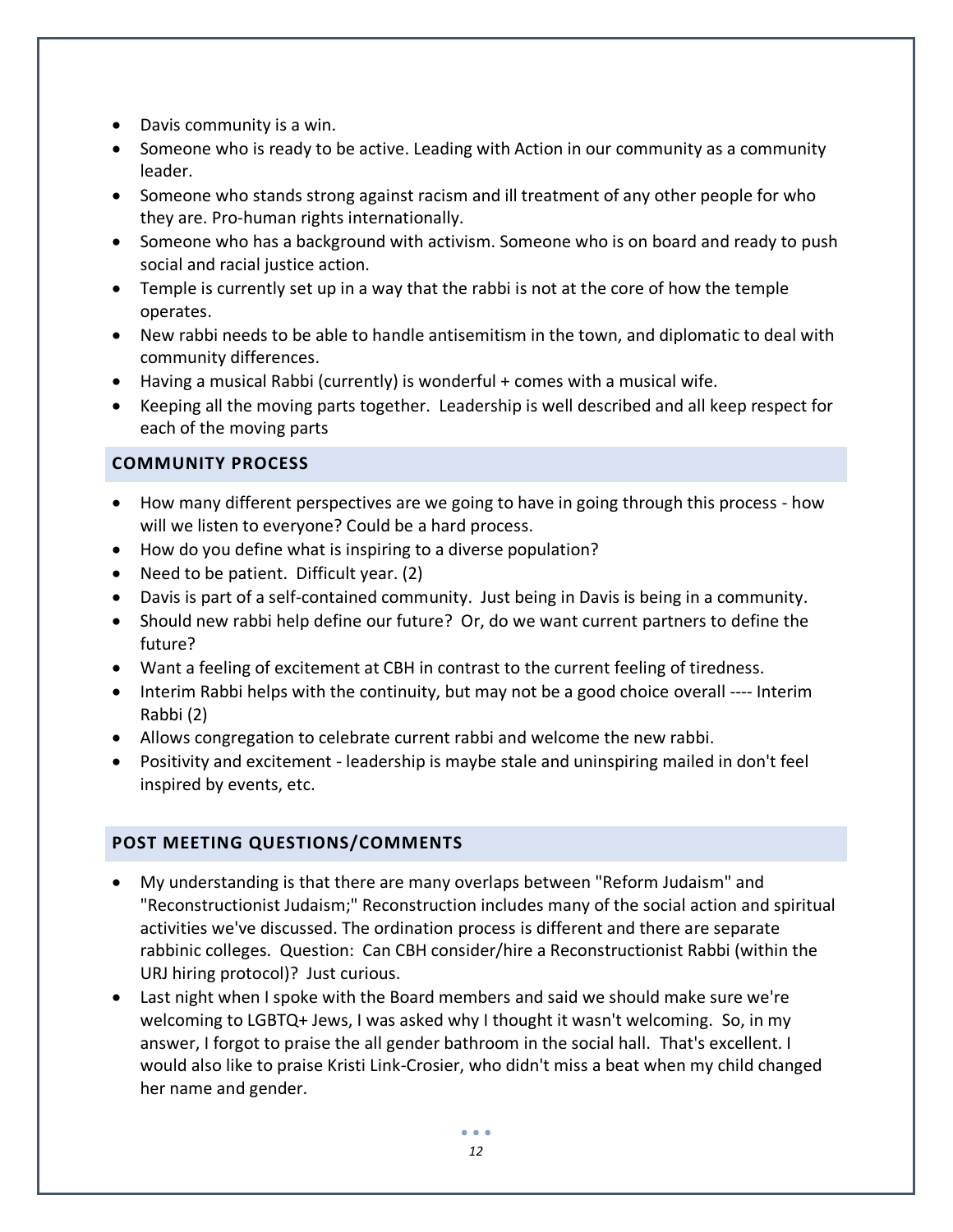• We have two process questions: (i) whether or not we should have an Interim and (ii) whether or not we should look outside the pool of rabbis who were ordained by Hebrew Union College (the Reform seminary). The three of us believe that we should have an interim and that we should look outside the CCAR/HUC world. We can explain why that is the case during the conversation.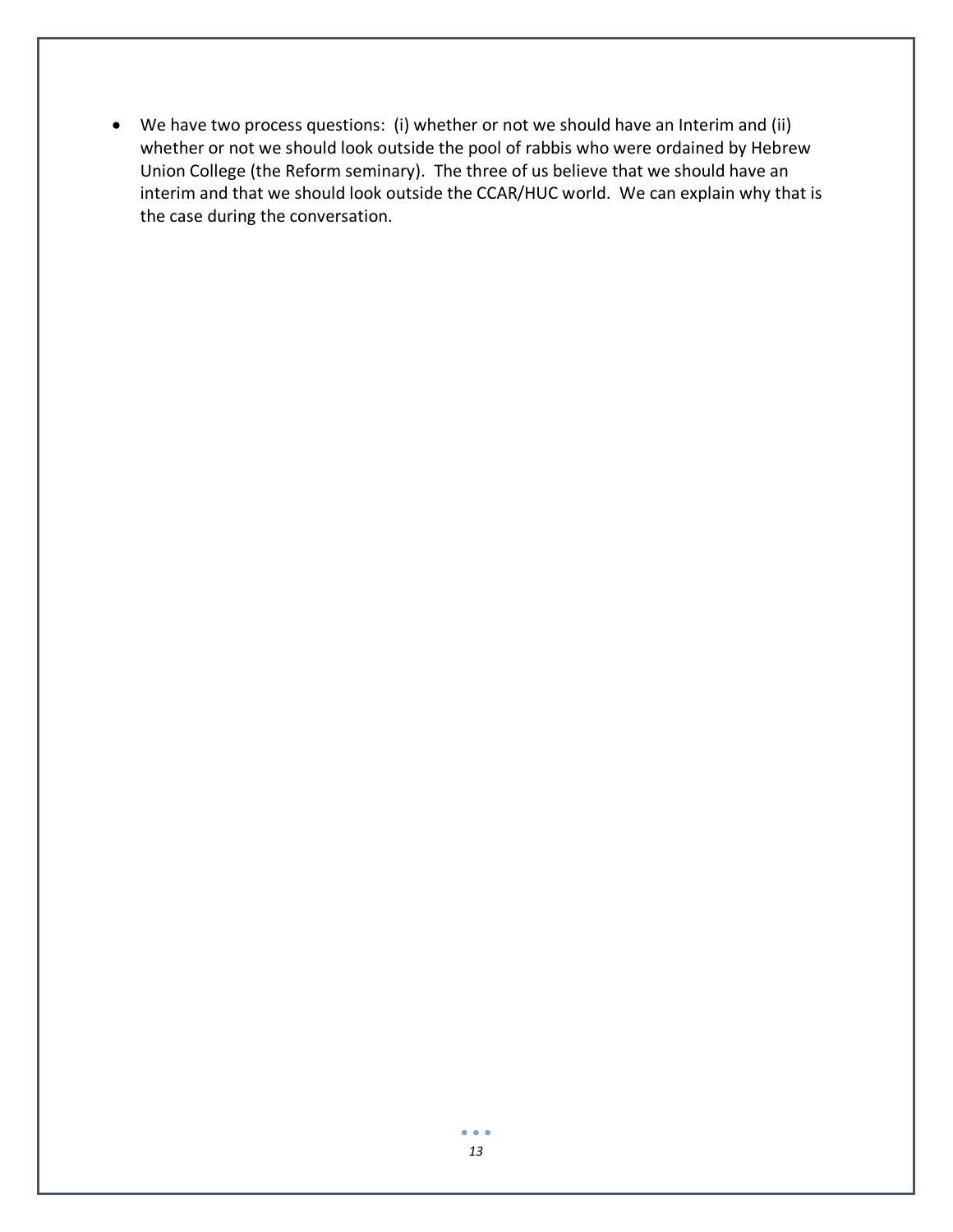# APPENDIX B: THEMES AND COMMENTS - COMMUNITYWIDE EVENT SUNDAY, FEBRUARY 28, 2021

## **WHO WE ARE AS A CONGREGATION?**

#### EXPLORING WHAT WE STAND FOR/STAYING STRONG

- In the beginning, our goals were in a way simpler. Observe the Jewish year, educate the youth. Now we need that and more social benefits.
- Keep the keva and kavanah both the ritual and the "why?" -- routine vs. intention the fixed tradition as well as the curiosity and questioning.
- We need soul searching and consideration to know how to have relevance when many choose not to be affiliated.
- What's the secret sauce for meeting everyone's needs?
- A voice for Jewish values. Locally and nationally. Our voice is important.
- More organized congregational help. Bikur Holim to help people in need.
- Do we stay a part of the Reform Jewish Community? How are our finances?
- Congregation to remain vital and active.

### BEING A WELCOMING COMMUNITY

- CBH should be welcoming to all people.
- Likes warmth, friendliness and closeness of CBH community.
- Warmth and inclusiveness.
- The hamishkeit a sense of family, that kind of community.
- "Haimish" and "Egalitarian". We value equal participation a value the architects reflected in our Sanctuary design. Continuing this is harder with larger congregation.
- Ethos of welcoming/mixing/celebrating different views instead of creating tension.
- Embrace our diversity and increase it.
- Continue tradition of inclusiveness and diversity. Only synagogue in Yolo.
- Inclusivity how do make sure that everyone feels welcome? Especially when people are in need.
- Reflecting diversity of members on website will increase comfort and acceptance.
- Big tent. Welcome all Jews but watch out inaction for fear of offending. Importance of social action.
- Welcoming Jews by choice very accepting.
- Welcoming to non-Jewish spouses and family.
- Interfaith families we could be even better, even more approachable.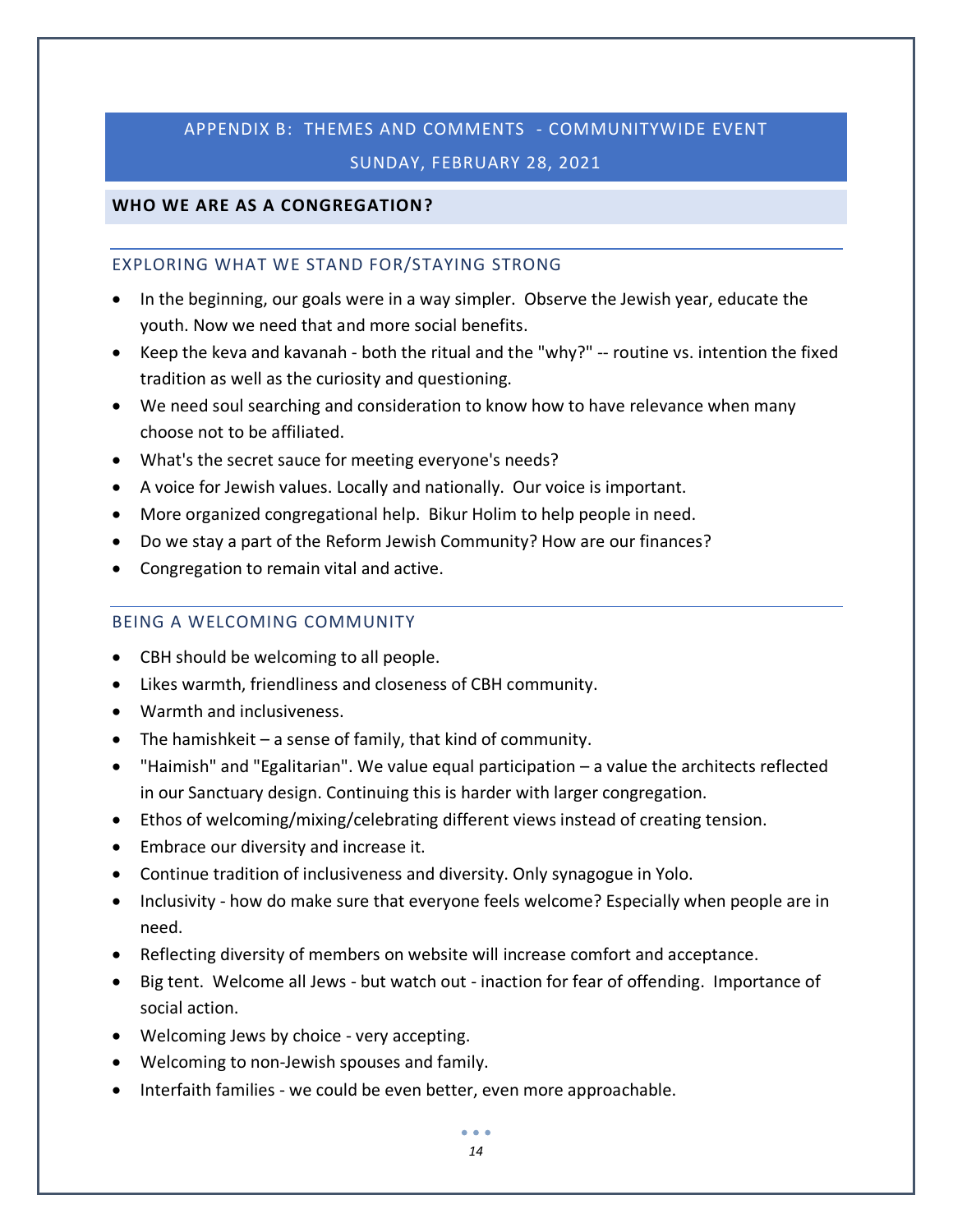- More interfaith programs or opportunities. making it more approachable.
- CBH operates in a religious diverse context. Continue to address diversity within community. within Jewish community and larger.
- Connect people who have differing interests school age, adult ed, religious in a way that people don't feel left out.
- Find ways that will work for everyone, to bring diversity of people to choose to affiliate with a strong, vibrant community.
- Finding ourselves in larger world. Inclusive. Need to listen to all political viewpoints. Seem to have only one acceptable political view.
- We need to remember that we are an umbrella community/congregation for many different views – religiously, politically – we try to serve *all* of our congregants. A very tricky thing for a rabbi.
- Some have left the congregation because they didn't feel comfortable in their experience that it is a heavily liberal congregation, and their views are not respected.
- On the other hand, some people have never joined because of their discomfort with CBH positions, because they identify as more progressive than what they find at CBH – including in relation to politics.
- How do we attract new members who are often coming for life events, and onboard them in welcoming orientation?
- Ilana Golin young mom new member; joined because of Gan Haverim and is looking for Keva (ritual) Kevannah. Fixed and intentionality.

# THE ROLE OF MUSIC

- Both for a rabbi and services, want continuity including: -warmth -inclusiveness instrumental music.
- See more music in our services.
- Music, arts to bring us together. Such a mixed community yet Israeli art, theater, food bring us together.

# **SPIRITUAL DIVERSITY**

- Increased energy and engagement around our religious services.
- Understand community desire for Reform/Conservative/Reconstructionist/Renewal religious observation - do not limit ourselves to only Reform.
- Huge diversity in religious education, interests, activities, spirituality. Should continue serving all of these many interests/needs.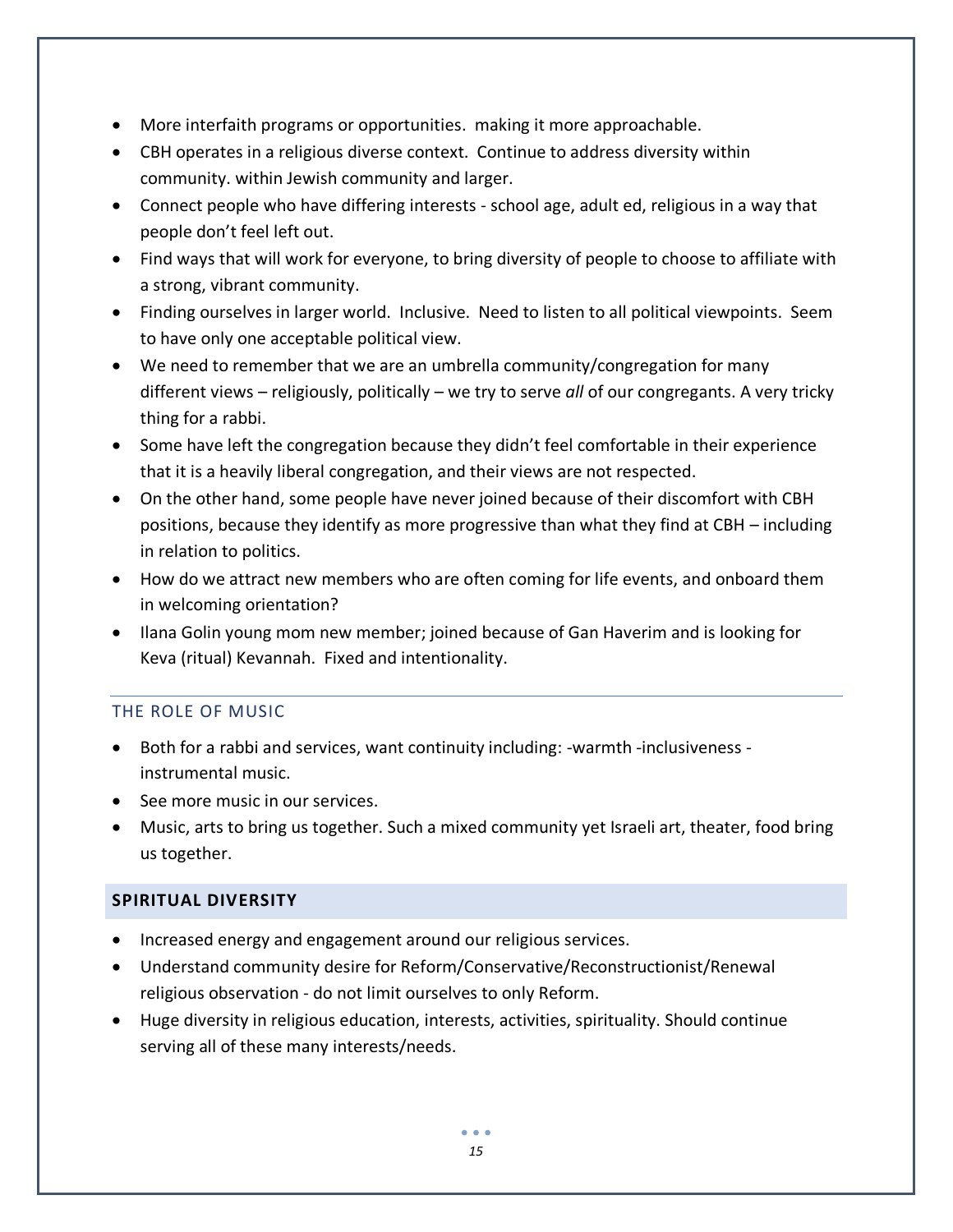- Like diversity of religious services that we offer. We should continue to have diverse alternative services offered, but not by eliminating traditional services part of the time. Traditional services, by definition, happen every week.
- Appreciate multiple options for religious observance.
- Look at the renewal movement capture some of the new energy, bring it here.
- Openness to bring new things to community. For example, Kol Hanefesh. Diversity in spiritual practices.
- Conservative vs. reform where do we land?
- Increased energy and engagement in services for Fri/Sat.
- Continue to have all the Shabbat services we now have.
- More participation in the spiritual realm of the congregation. Not particularly drawn these past years. Opportunity for new directions.
- Renewal Style- meaning to service --------------- more relevant --------------- less rote recitation.
- Have less rote, more creative, spiritual services with elements of renewal, meditation, music.
- Services how do we make them something that more people attend. and how do meet the diverse needs?
- Shabbat- more people participating to ensure there is a minyan.
- Services: share intentions, meaning that's when it clicks for folks (style can bring it home).
- Warmth, inclusiveness, instrumental music.
- Not comfortable with spirituality currently.
- Use transition for more spiritual connections.
- Second and third shabbats more spiritual sermons, etc. different types of services.
- Musically lead religious services.
- Keep Rabbi Seth's Meditation Group.
- Meditation to continue and grow.
- Keep Torah Study.

#### **INVESTING IN CONNECTIONS**

# OUTREACH AND CONNECTION WITH JEWS IN THE REGION

- Is there a way to collaborate with Hillel more?
- Hillel connection needs to be nurtured.
- Hillel connections important.
- Hillel partnership to nurture future leaders and educators.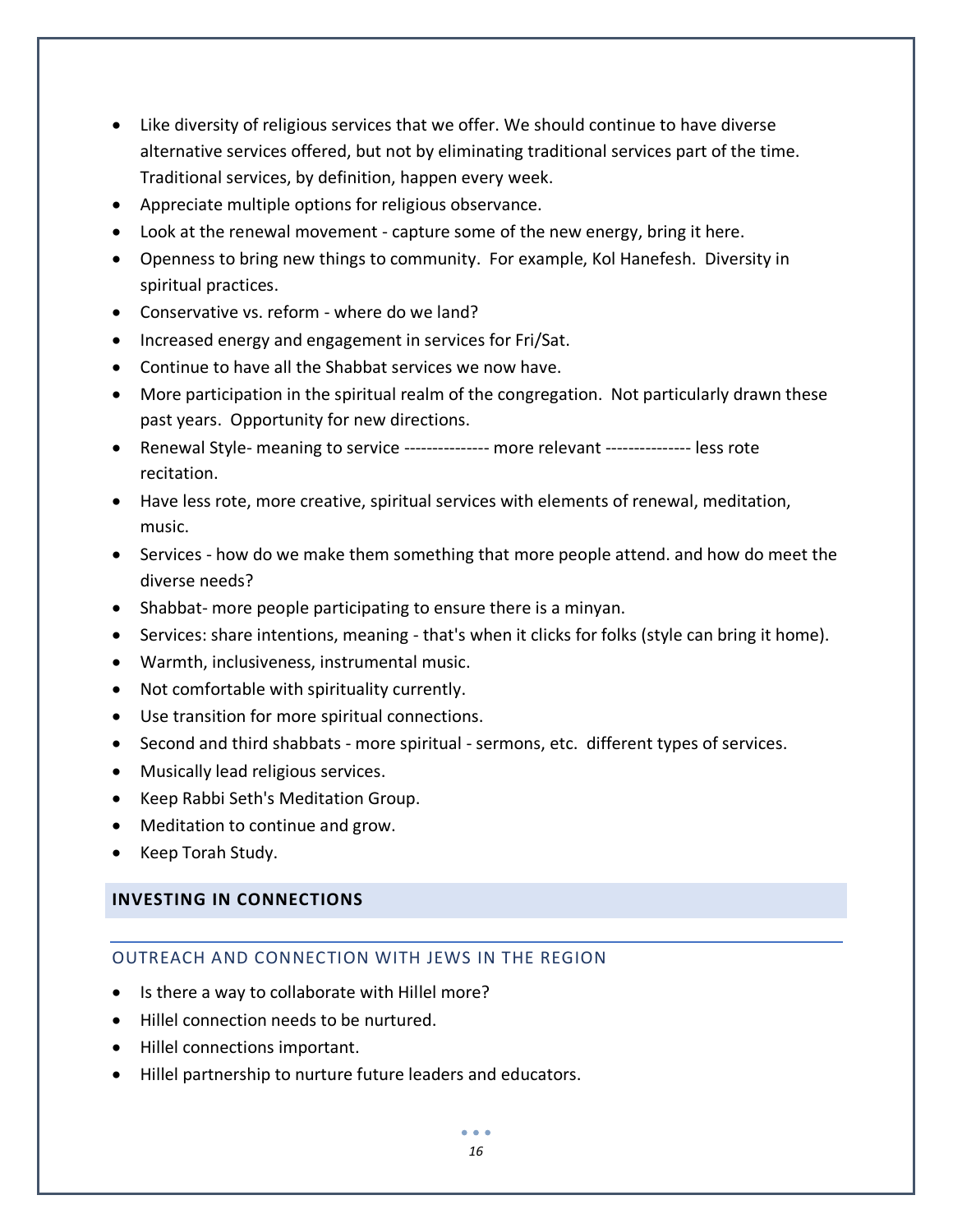- Continue and strengthen connection with UC Davis and Sacramento Hillel completely doable with new director. 2x
- Two Chabad houses on campus. Could reach out and make connections.
- Young professionals now have Moishe House in Sacramento we have nothing specifically for them.
- What more could we do to market ourselves to the broader community, as part of outreach. Balance with security concerns.
- There may be young families who aren't as observant, don't feel inclined to adopt CBH as a home…it would be great to discover how to tap into that.
- Is there any way to reach out to non-members/unaffiliated folks to find out what might interest them, bring them in?
- CBH as a safe haven (especially from anti-Semitism).

# CONNECTIONS TO OTHER COMMUNITIES IN THE REGION

- Big shoes to fill. Multifaith clerical relations are good. As diaspora Jews, need to communicate with others - what we are as Jews.
- Involvement with greater Davis community -PR that there is a Jewish group in Davis and we are open to everyone. CBH ready to provide support to the community.
- Illustrate ourselves to the broader community as diverse, and understanding of the diversity of the Jewish community. (eg. photo project).
- Continued engagement in our greater Davis community. Expanded connectivity and opportunities for us to get to know each other.
- Connecting to different communities in Davis. Anti-Semitism seems to be growing -- scary. How to deal with it?
- Multifaith participation by rabbi. Need to continue, for example with problems in Muslim community.
- Increase CBH engagement in the bigger community. Larger community.
- For the future continue to be inspired, connect the many different groups in the community.
- Create fewer silos? Mix into one community more often not just in the same events, but real connections.

# OUR RELATIONSHIP AND CONNECTION TO ISRAEL

- Challenge Israel how do sensitize people who have different opinions to still empathize with each other.
- More unified voice on Israel taking into consideration the existential needs of Israel.
- Careful not to have everyone agree on issues like Israel. Respect for everyone's opinion.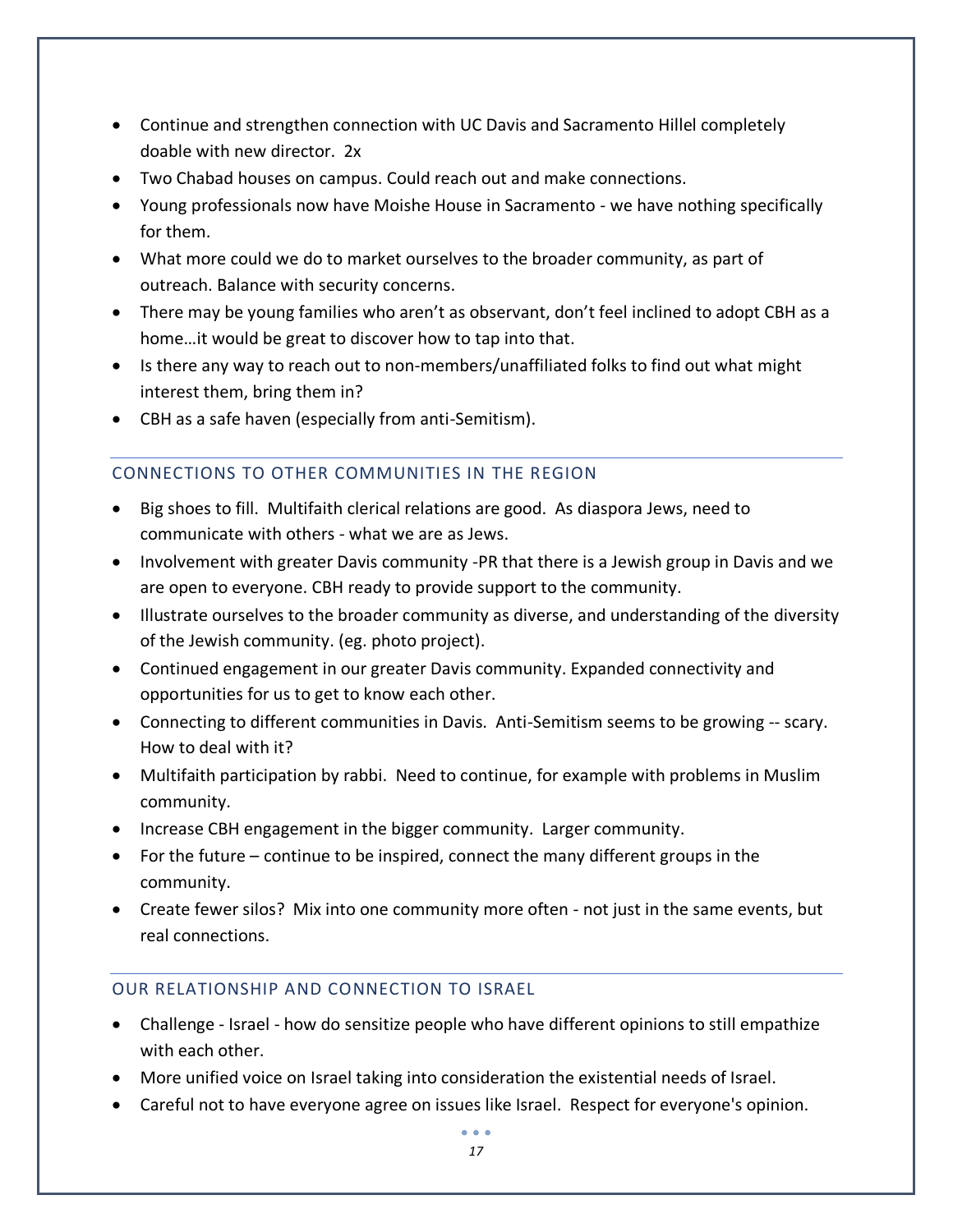- Did not feel safe to state opinion on direction of Israel previously. People need to feel safe on opinions on Israel without us falling.
- Israel! (ran out of time to elaborate on the details but emphasized the importance)

### PROMOTING MULTIGENERATIONAL CONNECTIONS

- Make more of opportunities to mix generationally. Kids need surrogate bubbes/zaydes in many cases.
- Nurture the congregation as a family, make more of opportunities to mix generations.
- Integrated experiences and conversation between generations on topic of Israel, being Jewish, etc.
- Celebrations are great -- They are multigenerational, fun, informal time to visit. A way to celebrate common traditions.
- Cross-generational opportunities to share community.
- Continue to deliver monthly family services and inter-generational ones.
- Group agreed on more intergenerational opportunities so we can all stay connected.

# CONNECTING BEYOND RELIGIOUS SCHOOL

- More single activities are needed, to help meet other people. (Singles services? Speakers?)
- "Mixed Doubles" group for interfaith marriage/relationship to meet each other, share ideas/concerns/situation. (in Montreal - Rabbi starts a group discussion like this)
- Also address needs for seniors. for example, help for seniors with benefits and services.
- Very interesting programs needs to continue. Work to keep "older" people around after children's b'nai mitzvot.
- There are challenges present to engage in an ongoing vital way with adults without young children.
- Congregation needs to increase focus of drawing people in, especially after children are grown. What does it take to keep people engaged?
- There are challenges present to engage in an ongoing vital way with adults without young children.
- Difficult when children have grown --- increase things for older children. Need more adult opportunities.
- Get to know each other better. Once children grow up, harder to get together. Harder to connect and that is missed.
- Maintain connections after kids go through the religious school and b'nai mitzvah process.

. . .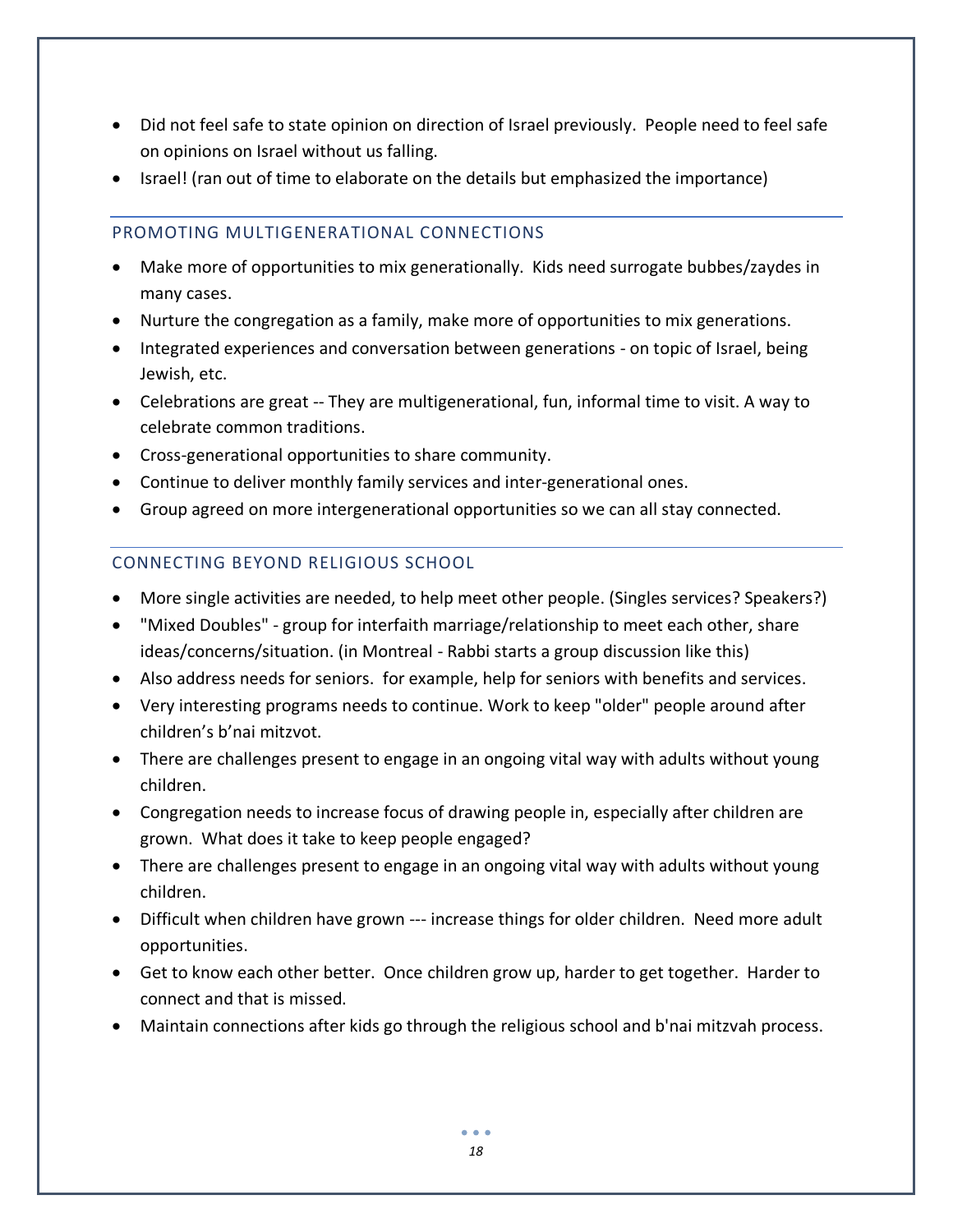## **OUR YOUTH, OUR FUTURE**

- How could we reach more young families, especially those who are interfaith? Be aware of special needs. How to reach unaffiliated?
- Why are families not joining CBH or choosing to go to Sac.?
- More connections between various groups of young people. staying connected through the years to college and beyond.
- Bring in young people --- importance of outreach -- younger, diverse, broader community-- Develop community.
- Nurturing place for kids.
- Focus on young families and teens. Welcoming.
- More family shabbat dinners would be good.
- It would be good to know what's relevant to our teenagers. They are the next generation. It's important to know. what they're looking for. What would make them want to be involved?
- Summer camps and fun activities bring young people in.
- We should expand our campership funds and encourage attendance at Jewish summer camps.

# **PROGRAMS**

#### BUILDING A SENSE OF COMMUNITY AND CONNECTIONS WITH COMMUNITY EVENTS

- Suite of synagogue offerings.
- Continuity of a broad range of activities over time.
- Continued Torah study- people enjoy it.
- Don't let go of what we've had in the past that are treasured as we move forward. Even if attendance is small, don't let certain activities go.
- Would like a Jewish Film study/discussion group.
- We have a group interested in services, and another group interested in secular activities. Our holidays and events bridge these 2 groups.
- Holiday celebrations to bring people together.
- Bring people together outside of services Adult education, havurot, progressive dinner.
- Resurrect Progressive Dinners.
- More social interaction on campus when allowed.
- Missed activities this year and hope they resume.
- Shared meal events when it is safe again.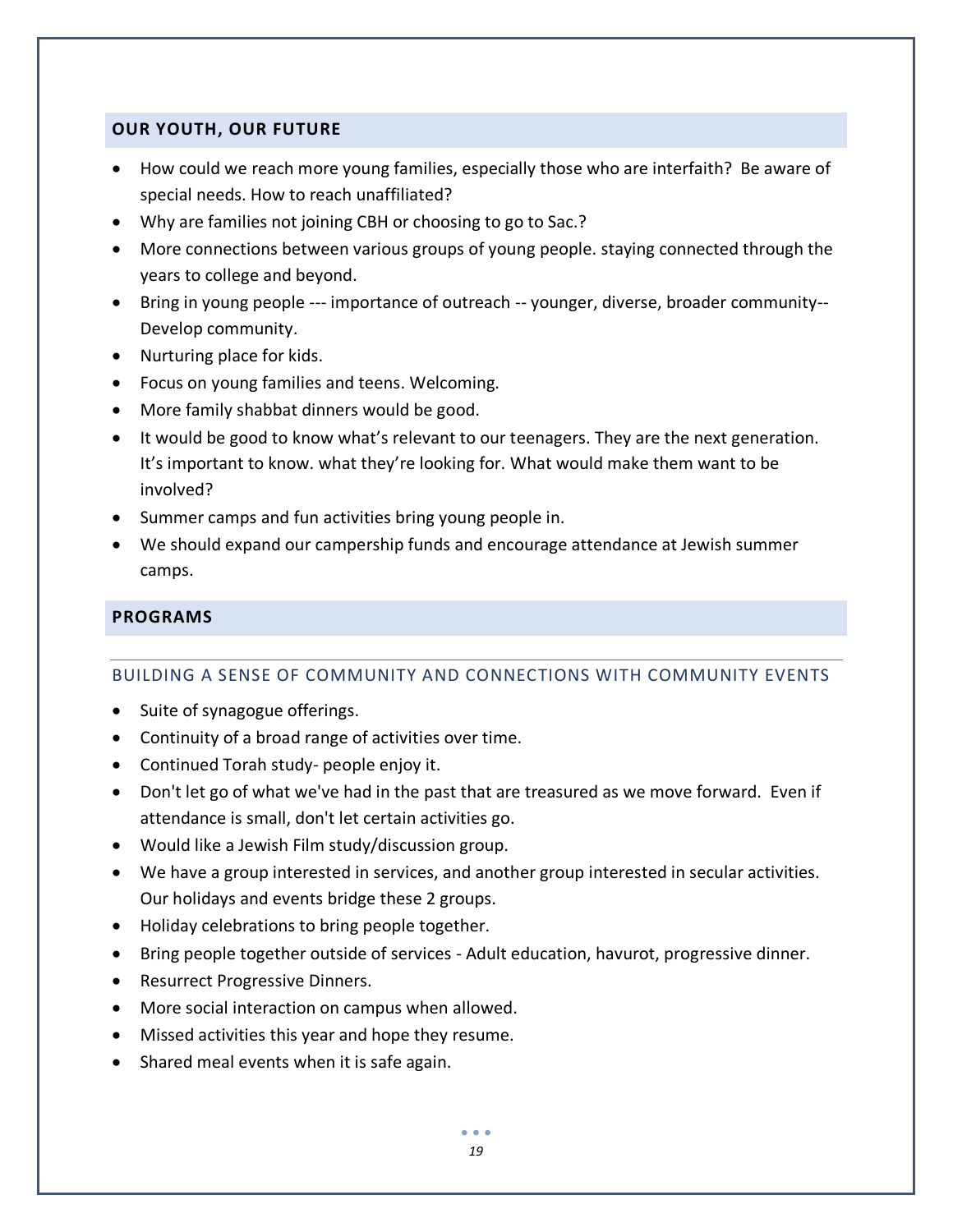- Opportunity to gather in community/meals after services for people who can't participate the entire time.
- Create brotherhood and sisterhood groups -- in addition to smaller intimate groups recognize there are 2 types of groups that are essential.
- Where to find Judaica items? Gift shop gone. Changing demographics.
- Services at senior living and Atria is very important.
- More elderly outreach, get to know more seniors in our congregation. Check in on them.
- Increased support for mourners.
- Some new programs would be helpful.

#### GAM HAVERIM

• Gan Haverim is a great opportunity for young families to join CBH/get good education. How much PR is there?

## ADULT EDUCATION

- Expand on our great foundation with more adult-oriented opportunities for discussion about what it is to be Jewish - local, in the US, in Israel.
- More of a scholarly approach is good for the future, rabbi can fill a need for bringing a deeper questioning.
- Education on Israel and being Jewish in the world today starting in preschool up to Adult Education; A rabbi who gives us food for thought.

# **SOCIAL JUSTICE/SOCIAL ACTION**

- Social action volunteer opportunities should be better publicized.
- What are our responses to anti-Semitism etc.? Where we stand is really important.
- Programs for hard times.
- Social justice. Building on current work to be expanded.
- Social justice/Involvement in the world.
- Social justice/action work on issues including and beyond Jewish concerns.

# **OUR RESOURCES**

#### PROMOTING AND LEVERAGING VOLUNTEERISM

• Encouraging more volunteerism; ways to encourage more people and new volunteers; expand volunteer pool.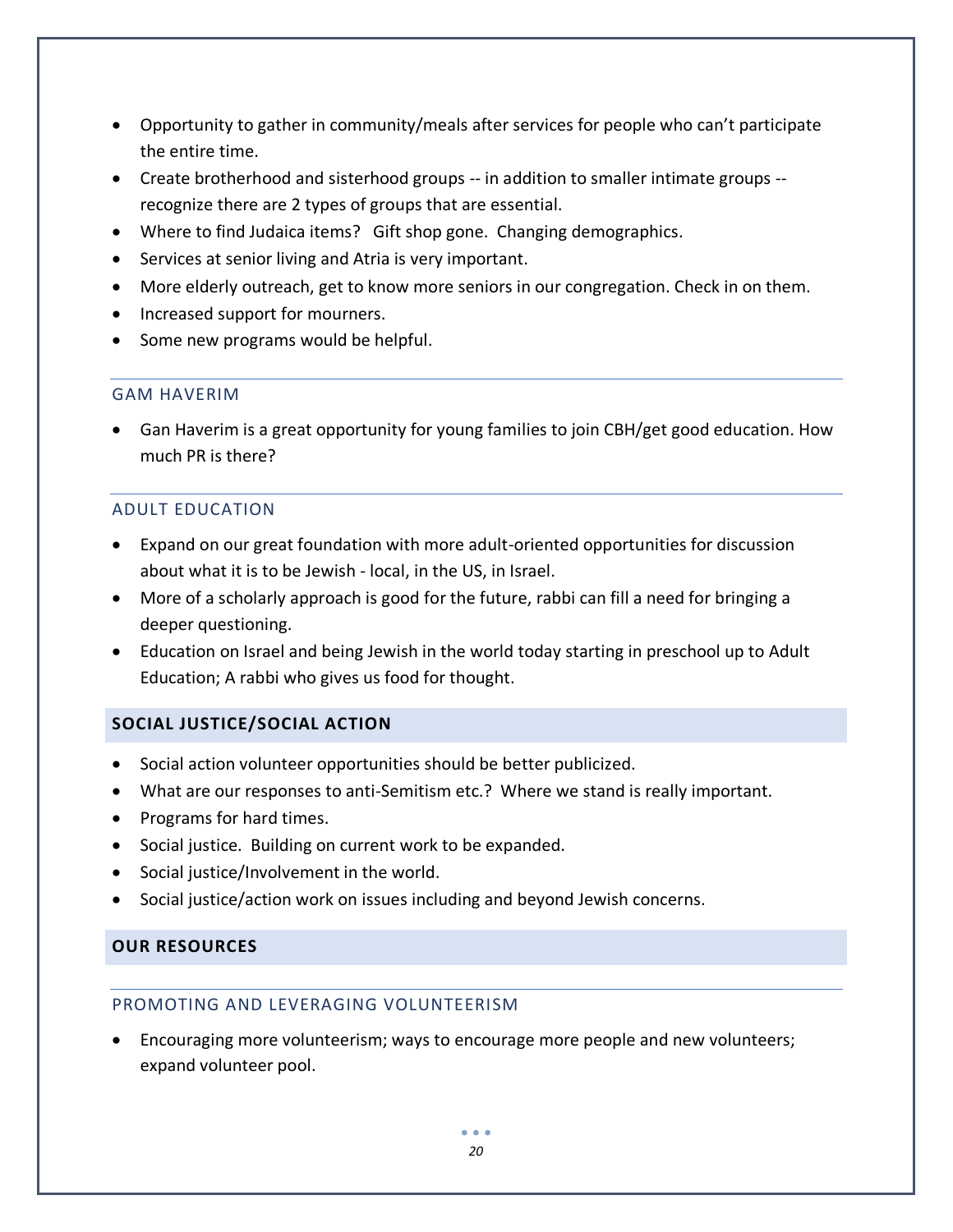#### OUR CAMPUS

- I want to modernize the physical campus to be a better example of green building practices! Solar panels, composting, reduce disposables in the kitchen, etc.
- What should our campus look like? Open place to gather, have a cup of coffee? 3x
- Better understanding of finances now overall in the congregation. Opportunity to find stable place without panic.

## THE BOARD

• There's the rabbi…and there's the Board. We need to be mindful of the interplay, and which roles and responsibilities lie in the Board's hands. Is the rabbi leading the Board, or the Board leading the rabbi? Particularly in relation to issues of diversity, political inclusion.

## **WHAT WE ARE LOOKING FOR IN A NEW RABBI**

- Greg is an excellent pastor in that he knows everybody, good pastor. Very important to continue to have that.
- Importance of an overtly and consistently welcoming rabbi -- knows everyone's names, interests, recent life events.
- Importance of a consistently welcoming rabbi remembering everyone's names, interests, recent events.
- Want to see more than being a good pastor in the future need depth to religious study and services.
- A rabbi who's scholarly, makes us listen, learn and think.
- The Rabbi a very important part of education, bringing us together.
- Rabbi can be a catalyst for a new type of energy.
- Rabbi who is willing to let other people do the work and take the lead...not control everything.
- Rabbi who allows others to contribute...who doesn't have to control everything.
- Rabbi who doesn't have to control everything who invites others to participate.
- Rabbi who is comfortable.
- Leadership that can welcome and embrace many views and helps the members to listen to each other.
- Rabbi that will bring us together.
- Rabbi who sings. Rabbi with a good voice. Rabbi, cantor and a hot tub.
- Cantor
- Consideration of a cantor. Is it feasible considering finances?
- Continuity does not need a rabbi for cohesiveness.